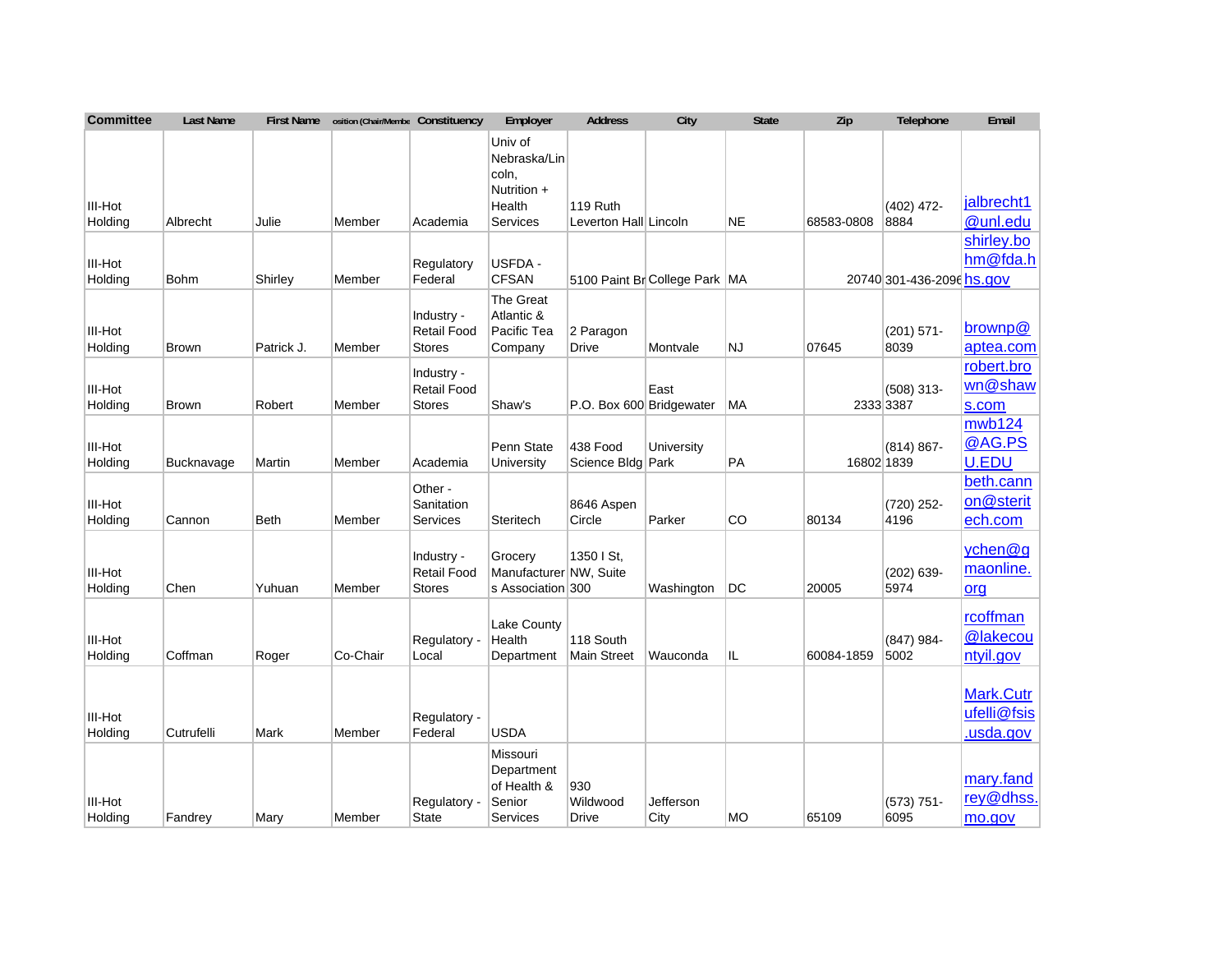| III-Hot            |               |             |          | Industry -                                        |                                                                                   |                                          |                   |           |            |                      | donna_gar<br>ren@com                         |
|--------------------|---------------|-------------|----------|---------------------------------------------------|-----------------------------------------------------------------------------------|------------------------------------------|-------------------|-----------|------------|----------------------|----------------------------------------------|
| Holding            | Garren, Ph.D. | Donna M.    | Co-Chair | <b>Food Service</b>                               |                                                                                   |                                          | Washington        | DC        |            |                      | cast.net                                     |
| III-Hot<br>Holding | Goode         | Steven J.   | Member   | Regulatory -<br>Local                             | Southern<br>Nevada<br>Health<br><b>District</b>                                   | 625 Shadow<br>Lane, PO<br>Box 3902       | Las Vegas         | <b>NV</b> | 89127      | (702) 759-<br>0596   | goode@s<br>nhdmail.or<br>g                   |
|                    |               |             |          |                                                   | National                                                                          |                                          |                   |           |            |                      | cgordon@                                     |
| III-Hot<br>Holding | Gordon        | Christopher | Member   | Industry -<br>Food Service Association            | Restaurant                                                                        | 1200 17th<br>Street, NW                  | <b>Washington</b> | DC        | 20036 5985 | $(202)$ 331-         | restaurant<br>.org                           |
| III-Hot<br>Holding | Johnson       | Adam        | Member   | Industry -<br><b>Retail Food</b><br><b>Stores</b> | Supervalu                                                                         | PO Box 20                                | <b>Boise</b>      | ID        | 83726      | $(208)$ 395-<br>3265 | adam.john<br>son@sup<br>ervalu.co<br>m       |
| III-Hot<br>Holding | Kunduru       | Mahipal     | Member   | Industry -<br><b>Retail Food</b><br><b>Stores</b> | Safeway Inc. Mall Rd.                                                             | 5918<br>Stoneridge                       | Pleasanton        | CA        | 94588      | (925) 226-<br>9393   | mahipal.k<br>unduru@s<br>afeway.co<br>m      |
| III-Hot<br>Holding | Lane          | Janet       | Member   | Regulatory -<br>Local                             | Harris<br>County<br>Public Health<br>land<br>Environment 2223 West<br>al Services | Loop South                               | Houston           | <b>TX</b> | 77027      | $(713)$ 439-<br>6267 | jlane@hcp<br>hes.org                         |
| III-Hot<br>Holding | Linton        | Richard H.  | Member   | Academia                                          | Purdue<br>University                                                              | 745<br>Agricultural<br><b>Mall Drive</b> | West<br>Lafayette | IN        | 47907-2009 | $(765)$ 494-<br>8922 | linton@pu<br>rdue.edu                        |
| III-Hot<br>Holding | Martin        | Chuck       | Member   | Industry -<br><b>Retail Food</b><br><b>Stores</b> | Supervalu                                                                         |                                          |                   |           |            |                      | chuck.mar<br>tin@super<br>valu.com           |
| III-Hot<br>Holding | McMahan       | Thomas      | Member   | Industry -<br>Retail Food<br><b>Stores</b>        | Albertsons.<br><b>LLC</b>                                                         | 701<br>International<br>Pkwy, Ste<br>100 | Lake Mary         | <b>FL</b> | 32746      | $(321)$ 436-<br>8401 | thomas.m<br>cmahan@<br>albertsons<br>Ilc.com |